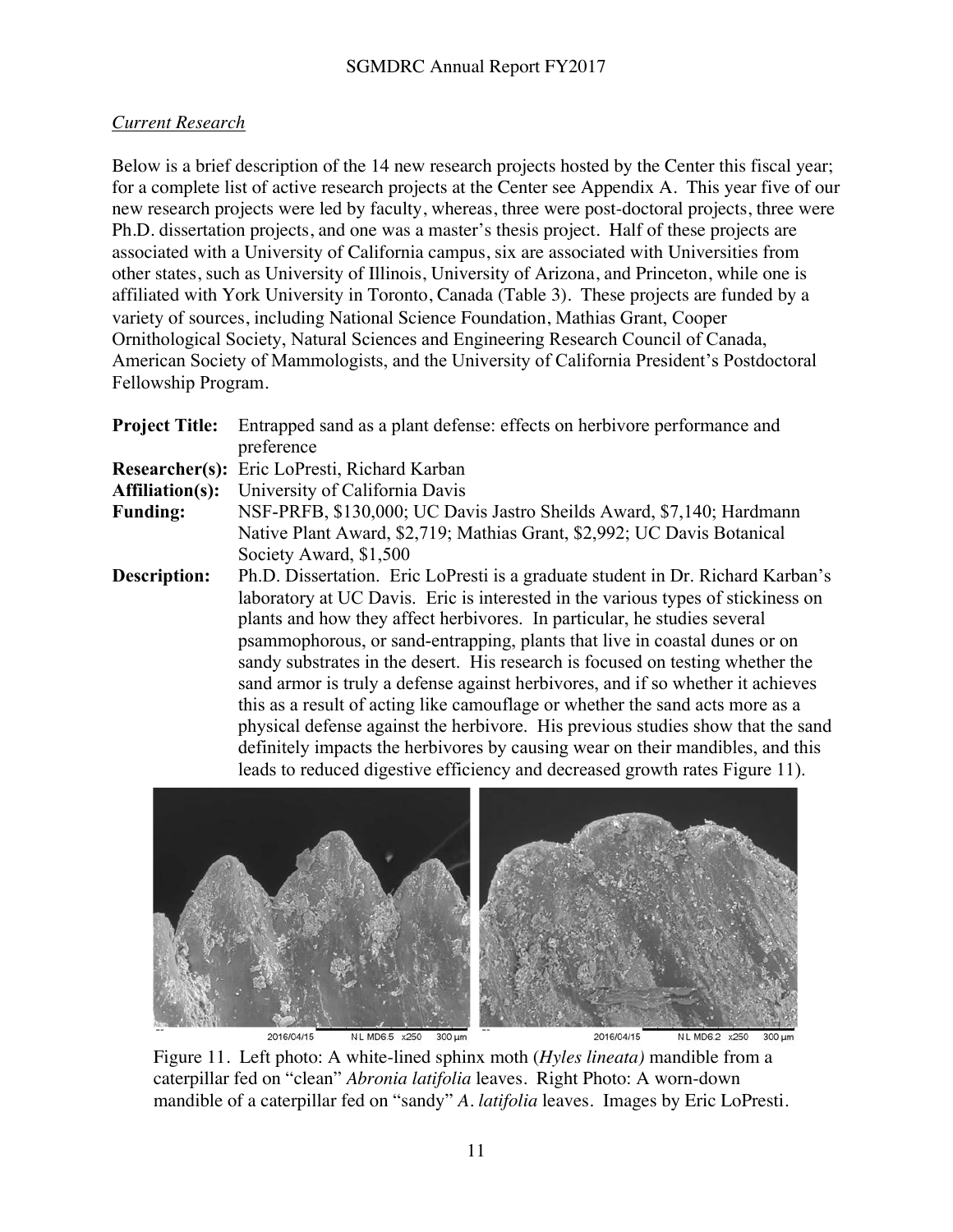- **Project Title:** Perennial grass-dominated plant communities of the eastern Mojave Desert region
- **Researcher(s):** Joseph McAuliffe

**Affiliation(s):** Desert Botanical Gardens, Phoenix, AZ

**Funding:** None

**Description:** Faculty Research. Joseph McAuliffe, Ph. D., is a senior research scientist at the Desert Botanical Garden in Phoenix, AZ. He is recognized as a leading arid lands ecologist, largely due to his multidisciplinary approach to studying arid land ecosystems. His research in the eastern Mojave Desert of California focuses on plant-soil relationships, plant communities dominated by perennialgrasses, as well as population dynamics of long-lived perennials. His most recent efforts have been focused on the eastern Mojave Desert region of southeastern California, southern Nevada, and west-central Arizona where he has described the natural history of the vegetation communities in the context of soil, geology, hydrology, and climate. His research has shown that since the 1890s, livestock ranching has negatively impacted the native perennial grassdominated vegetation in this region and that removal of livestock, coupled with years of abundant warm-season precipitation, and in some cases combined with wildfire, has led to a resurgence of these unique perennial grass communities

| <b>Project Title:</b>             | Synergism between an ant parasitoid and a desert plant                                                                                                                                                                                                                                                                                                                                                                                                                                                                                                                                                                                                                               |
|-----------------------------------|--------------------------------------------------------------------------------------------------------------------------------------------------------------------------------------------------------------------------------------------------------------------------------------------------------------------------------------------------------------------------------------------------------------------------------------------------------------------------------------------------------------------------------------------------------------------------------------------------------------------------------------------------------------------------------------|
| <b>Researcher(s): John Heraty</b> |                                                                                                                                                                                                                                                                                                                                                                                                                                                                                                                                                                                                                                                                                      |
| <b>Affiliation(s):</b>            | University of California Riverside                                                                                                                                                                                                                                                                                                                                                                                                                                                                                                                                                                                                                                                   |
| <b>Funding:</b>                   | National Science Foundation, \$566,600, DEB 1257733ARTS: Classification<br>and Evolution of the Ant-parasitic Genus Orasema (Hymenoptera:<br>Eucharitidae)                                                                                                                                                                                                                                                                                                                                                                                                                                                                                                                           |
| <b>Description:</b>               | Faculty Research. John Heraty, Ph.D., studies the systematics, phylogeny, and<br>biogeography of the superfamily Chalcidoidea (Hymenoptera), which ranks<br>numerically as one of the largest groups of insects on the planet. Within this<br>group, the family Eucharitidae are exclusively parasitoids of the larval and<br>pupal stages of ants; one wasp genus, <i>Orasema</i> , is common in the Southwest<br>and is of particular interest to Dr. Heraty and his students. Their recent studies<br>have focused on <i>Orasema simulatrix</i> , which lays its eggs near extrafloral<br>nectaries on the leaves and flowers of <i>Chilopsis linearis</i> (desert willow). It is |



Figure 12. *Orasema simulatrix* and its host. Head of *Pheidole desertorum* next to planidium (PL) of *O. simulatrix* (a); oviposition punctures (OVIP) next to extrafloral nectary (EFN) on *Chilopsis linearis* leaf (b); EFN with planidium (c). Images by John Heraty.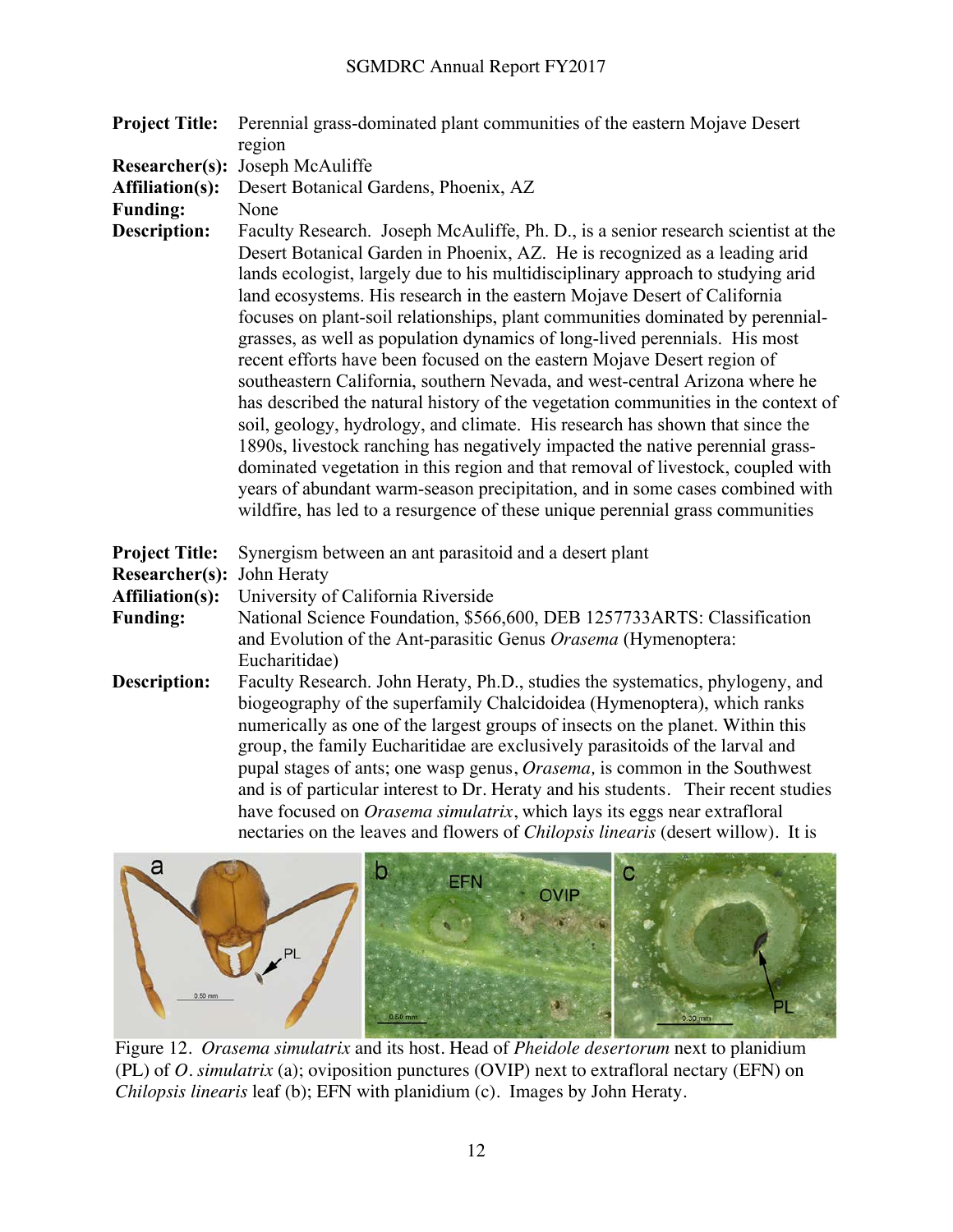postulated that the ant host, *Pheidole desertorum,* ingests the planidium (first instar larva) while scavenging for nectar on the plant (Figure 12) and then deposits the planidium back in the nest where it becomes an endoparasite on the ant larvae. There are many questions that remain unanswered about this fascinating three-species relationship, for example, the exact method in which the ant host carries the eggs back to the nest is still unclear. In addition, they want to conduct experiments to determine whether the flow of nectar is impacted by mechanical damage from the ovipositor on the wasp. These questions, and more, can be applied to the other *Orasema* species that occur sympatrically in this area, and will likely keep Heraty and his team busy for many years to come.

| <b>Project Title:</b> | Digital Cultural Atlas of the Mojave Desert                                          |
|-----------------------|--------------------------------------------------------------------------------------|
|                       | Researcher(s): Nicholas Bauch                                                        |
| Affiliation(s):       | University of Oklahoma                                                               |
| <b>Funding:</b>       | University of Oklahoma Junior Faculty Fellowship, \$7,000                            |
| <b>Description:</b>   | Faculty Research. Nicholas Bauch, Ph.D., is an Assistant Professor in the            |
|                       | Department of Geography & Environmental Sustainability at the University of          |
|                       | Oklahoma. His research explores the link between geography and the                   |
|                       | humanities, specifically the way we imagine, design, understand, and represent       |
|                       | the lands and lives of everyday places. Dr. Bauch has spent his career exploring     |
|                       | the way people have used words (e.g., literature, stories, blogs), pictures (e.g.,   |
|                       | art, photography, television, video, cinema), music, and maps to assign meaning      |
|                       | to places. In his current project he plans to collate disparate archival material to |
|                       | describe the various ways that societies over the past 500 years have understood     |

and physically altered landscapes in this seemingly barren but actually very humanized region (Figure 13). His goal is to address the dynamic cultural attitudes about American deserts, ranging from wasteland to sanctuary and more specifically, to address what myriad cultural values have permeated this



Figure 13. An artistic interpretation of an old watering trough found in the desert. Images by Nicholas Bauch.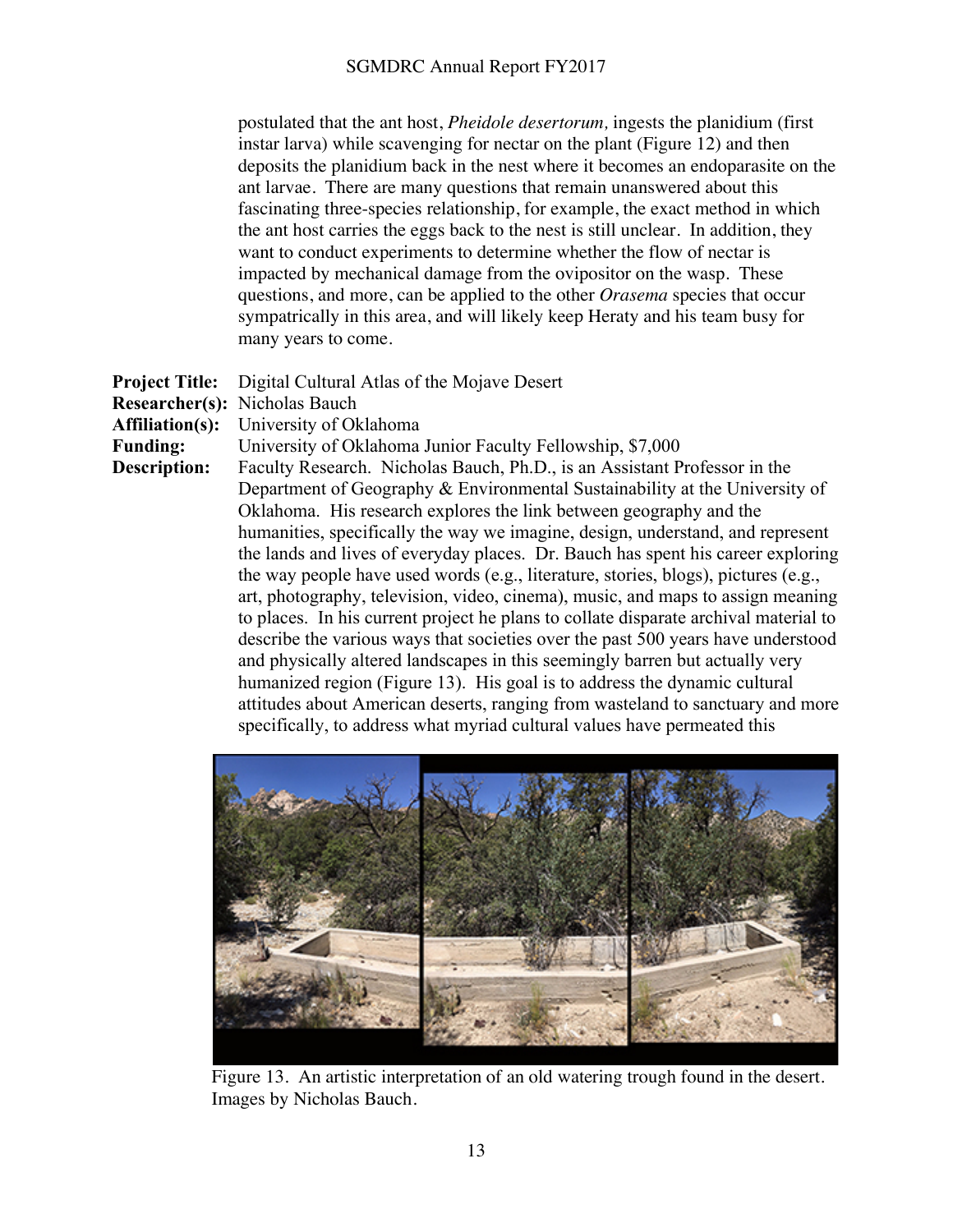landscape and how have those values have become entwined with material changes in the physical landscape. Dr. Bauch is one of the leading academics in a new field of digital humanities where researchers combine the traditional tools of the historian and geographer, such as archival research and cartography, with web-based or digital mediums. These digital mapping projects allow for new ways to visualize, analyze, and interpret data through alternative spatial representations and digital cartographic platforms.

**Project Title:** Characterizing the genetics behind the timing of germination of desert annuals to both seasonal temperature changes and unpredictable rainfall cues.

**Researcher(s):** Alejandra Martinez-Berdeja

**Affiliation(s):** University of California, Davis **Funding:** None

**Description:** Post-Doctoral Research. Alejandra Martinez-Berdeja, Ph.D., is a postdoctoral researcher in the lab of Dr. Johanna Schmitt at UC Davis. Dr. Martinez-Berdeja is interested in how plants adapt to variable environments and to environmental cues occurring at different time and spatial scales. More specifically, she is focused on seed germination, which is a life-history trait that allows annual plants to cope with different levels of environmental

variability. The goal of this study is to investigate the genetics behind the timing of germination in the desert annual *Mimulus bigelovii* (Figure 14)*.* Seeds for germination trials will be collected from various desert regions that differ in their



Figure 14. *Mimulus bigelovii*, one of many showy winter annuals in the California desert. Photo by Tasha La Doux.

seasonal rainfall patterns. Experimental treatments will be conduted in the greenhouse and will test for dormancy cues using varying temperatures and water potentials. Eventually, the goal is to use QTL mapping to understand the genetics behind different types of phenotypically plastic responses that allow annual plants to cope with seasonal temperature changes and unpredictable rainfall patterns.

|                                  | <b>Project Title:</b> Taxonomic Classification of the Deserticolae Agavaceae in southeastern                                                                                                                                                                                                                                                            |
|----------------------------------|---------------------------------------------------------------------------------------------------------------------------------------------------------------------------------------------------------------------------------------------------------------------------------------------------------------------------------------------------------|
|                                  | California                                                                                                                                                                                                                                                                                                                                              |
| <b>Researcher(s): Greg Starr</b> |                                                                                                                                                                                                                                                                                                                                                         |
| <b>Affiliation(s):</b>           | University of Arizona, Starr Nursery                                                                                                                                                                                                                                                                                                                    |
| <b>Funding:</b>                  | None                                                                                                                                                                                                                                                                                                                                                    |
| <b>Description:</b>              | Independent Research. Gregg Starr is an independent researcher in the Phoenix<br>area; he is recognized as one of the leading experts on the genus <i>Agave</i> . His<br>research to date suggests a surprising ancestry for <i>Agave deserti</i> var. <i>simplex</i><br>(Gentry, 1982), which is the only agave to have been identified in the Granite |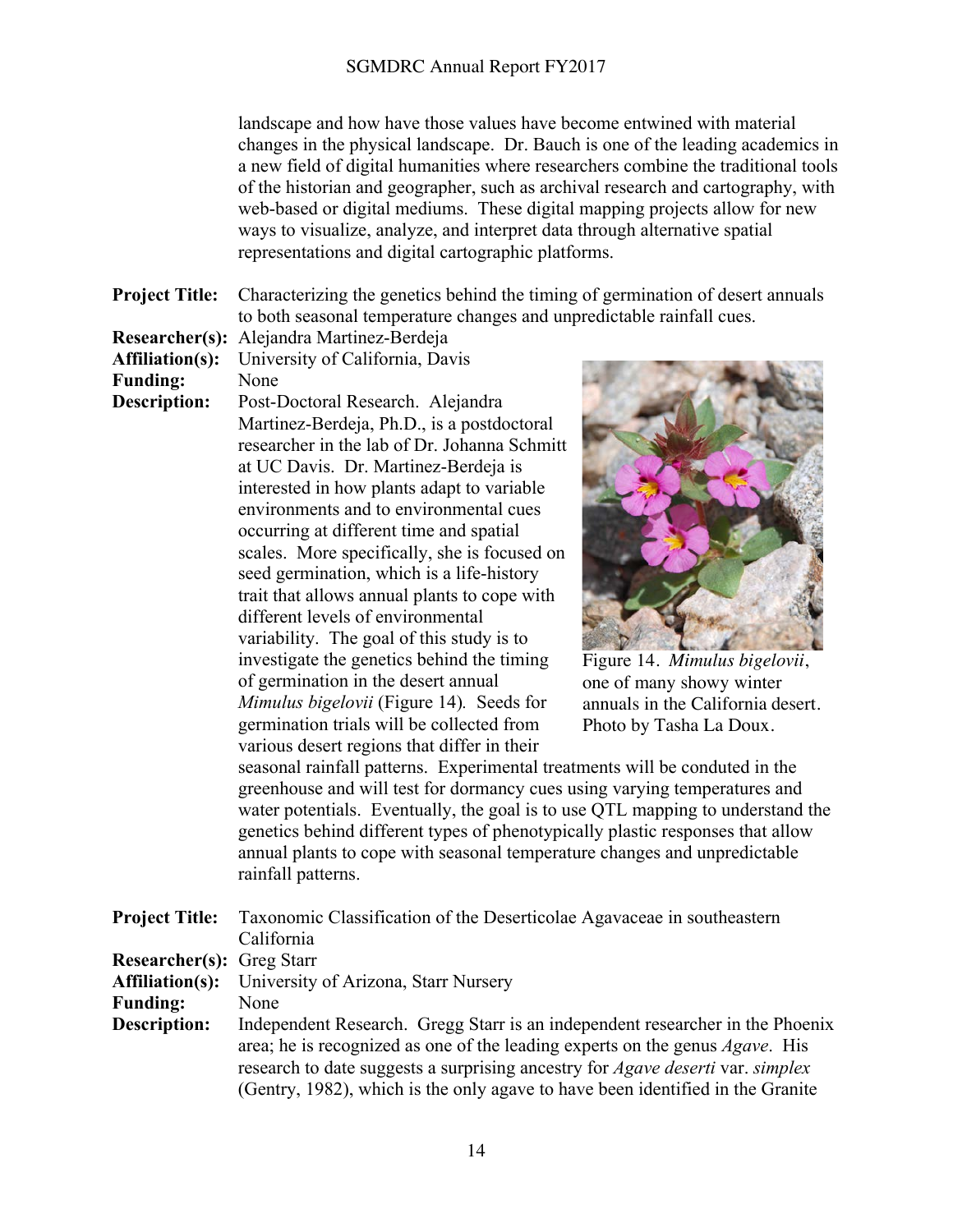Mountains. This taxon is known to occur across western and south-central Arizona, including the type locality in the Harquahala Mountains, however interesting varietal differences have been observed over the course of many years. Starr has determined that many vegetative and floral characteristics of the specimens found in the Granite Mountains appear intermediate between *A. deserti var. simplex* and another species, *A. parryi*, which is not found in the region. Evidence suggestive of an ancient *A. parryi*-like presence also extends to extreme southern Nevada and the Hualapai Mountains in western Arizona. Starr hopes to learn more about the origin of *Agave deserti* var. *simplex* and specifically whether it includes the likes of *Agave parryi* in the form of ancient introgression, or perhaps a common ancestor by including plants from the Granite Mountains.

**Project Title:** Breeding System of *Physalis crassifolia*

**Researcher(s):** Boris Igic

**Affiliation(s):** University of Illinois, Chicago

**Funding:** National Science Foundation (NSF)

**Description:** Faculty Research. Boris Igic, Ph.D., is an Assistant Professor at University of Illinois, Chicago, in the Department of Biological Sciences. Dr. Igic studies mating system evolution and how the traits associated with mating systems have influenced diversification in angiosperms. He has spent many years working on self-incompatibility in Solanaceae, one member being *Physalis crassifolia* (Figure 15), which is a self-incompatible desert perennial found here in the

Granite Mountains. In this project, Dr. Igic plans to perform controlled crosses in the field and observe any pollinator activity, thus learning more about the pollination biology of this species and whether there are any selfcompatible individuals in the wild. He will also collect tissue samples for the study of geographic diversity within the species, as well as S-locus haplotype assembly (with the aid of later laboratory crosses and RNAseq).



Figure 15. *Physalis crassifolia* (Solanaceae), a short-lived perennial with self-incompatibility, often found on rocky slopes in the desert. Photo by Tasha La Doux.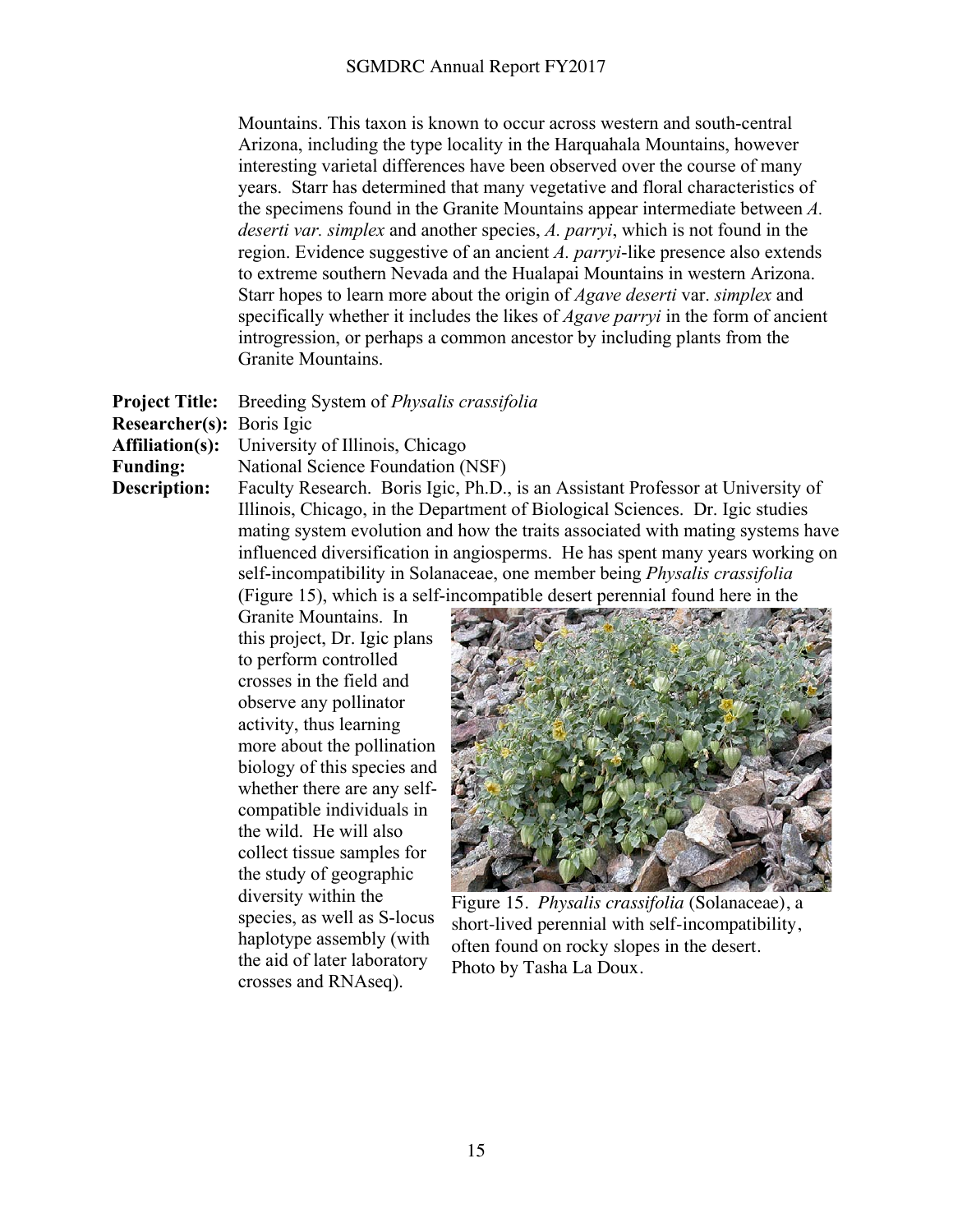**Project Title:** The evolutionary history of darkling beetles (Coleoptera: Tenebrionidae)

**Researcher(s):** Aaron Smith, Rolf Aalbu

**Affiliation(s):** Northern Arizona University, California Academy of Sciences **Funding:** National Science Foundation DEB, Advancing Revisionary Taxonomy and Systematics (ARTS) Award#1523605 (\$290,526), Award#1754630 (\$878,751)

**Description:** Faculty Research. Dr. Aaron Smith is broadly interested in patterns of biodiversity, ecology, and evolutionary history of insects. More specifically, his research has focused on uncovering the evolutionary history of darkling beetles (Coleoptera: Tenebrionidae) by studying larval and adult morphology, behavior, as well as producing taxonomic revisions based on phylogenetic analyses. Dr. Smith, along with a team of collaborators, are concentrating on darkling beetles that live in desert environments across the world: from the Mojave and Sonoran Deserts of the southwestern to the Kalahari Desert in Namibia. This research will describe hundreds of species new to science, explore where these beetles live and how they are related to each other across the planet, and investigate the various adaptations that have allowed these beetles to thrive and diversify across the world's deserts.

| <b>Project Title:</b> Behavioral plasticity in the phainopepla |  |  |
|----------------------------------------------------------------|--|--|
|                                                                |  |  |

**Researcher(s):** Daniel Baldassarre

**Affiliation(s):** Princeton University **Funding:** Cooper Ornithological Society Young

Professional Award **Description:** Postdoctoral Research. Daniel Baldassarre, Ph.D., is a Postdoctoral Research Associate in Christie Riehl's laboratory at Princeton University. Daniel is studying phenotypic plasticity in desert and woodland breeding populations of the Phainopepla (Figure 16) in southern California. Phainopeplas are extremely unusual birds that breed in two distinct habitats during the same season. Studying the behaviors that change in response to these two drastically different environments will provide insight into the limits of



Figure 16. Fledgling Phainopepla hiding in a rock crevice at the Granite Mountains. Photo by Malory Owen.

behavioral plasticity in birds. He will be capturing and banding birds, taking blood samples for genetic analyses of paternity, and deploying miniaturized GPS transmitters to track migration. By combining GPS tracking, population genomics, and spatial analyses this research will begin to document the unusual life-history strategy of the Phainopepla.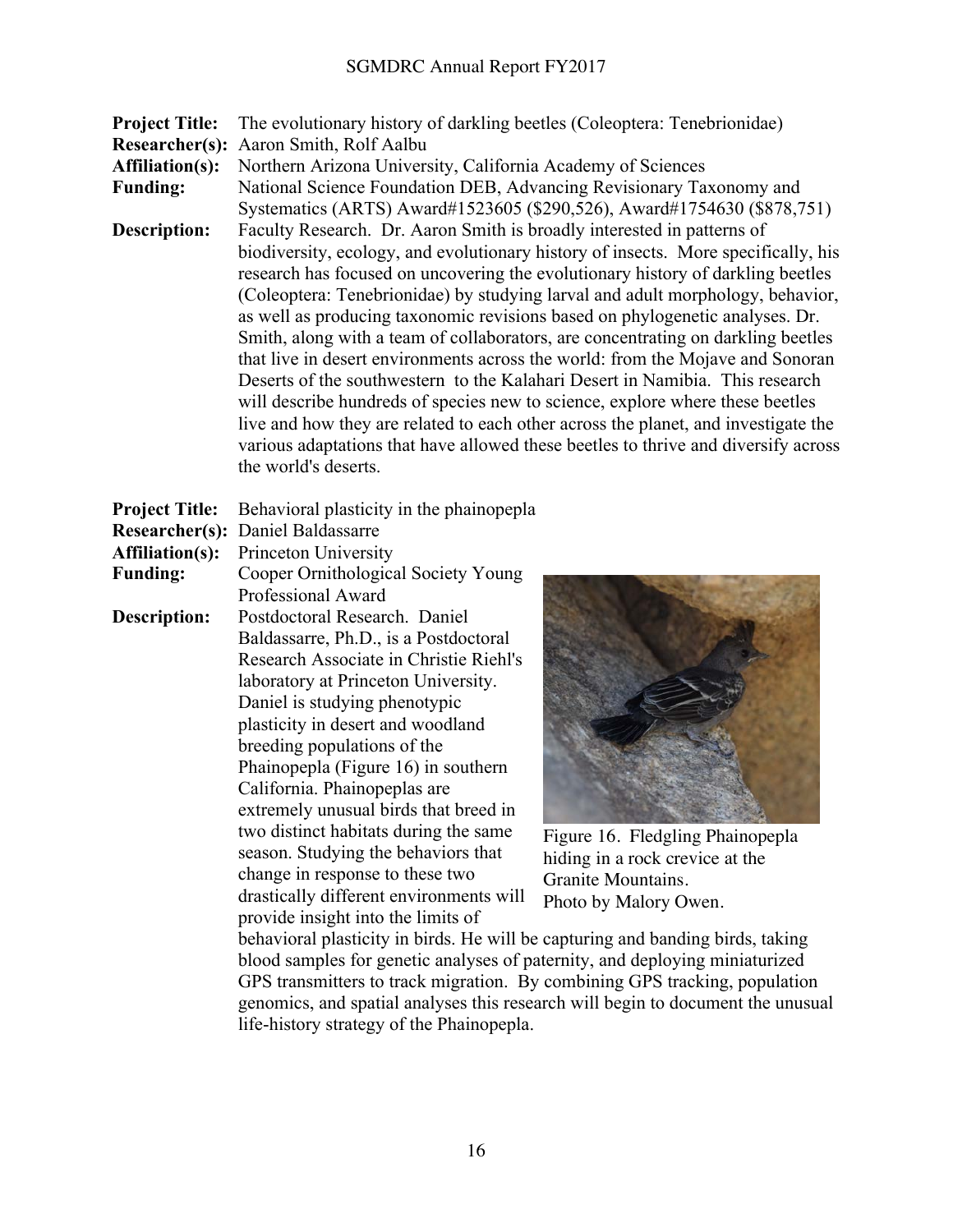**Project Title:** Using desiccation-tolerant ferns to elucidate mechanisms of vascular plant resurrection

**Researcher(s):** Helen Holmlund, Jarmilla Pitterman

**Affiliation(s):** UC Santa Cruz

**Funding:** NSF Graduate Research Fellow (\$102,000); Langenheim Fellowship (\$1500) **Description:** Ph.D. Dissertation. Helen Holmlund is a graduate student at UC Santa Cruz working in the laboratory of Dr. Jarmila Pittermann at the University of California, Santa Cruz. Helen is interested in the physiological ecology of resurrection ferns. Many desert ferns are desiccation tolerant, which means that they completely desiccate at the onset of drought and revive (resurrect) following even a tiny amount of rainfall. Desiccation tolerance is believed to be an effective strategy for desert survival because it maximizes photosynthesis during the wet seasons. Although the cellular and biochemical mechanisms of desiccation tolerance and resurrection have been extensively studied, much less is known about the whole-plant physiology of vascular plant resurrection. Helen will be conducting lab and field experiments to identify the relative contributions of leaf water uptake, capillary rise, and positive root pressure to the resurrection of desiccated ferns. Here at the Granite Mountains, Helen has identified two species of ferns, *Cheilanthes covillei* and *C. viscida,* that she will measure chloroplast health (dark-adapted Fv/Fm), leaf curling index (calculated from leaf dimensions), and positive root pressure during an induced resurrection from various watering schemes.

## **Project Title:** Mojave Desert Living Collection

**Researcher(s):** Vanessa Handley **Affiliation(s):** UC Berkeley

**Funding:** UCBG, Lester and Anne Packer Donation **Description:** Independent Research. Vanessa Handley is the Director of Research and Collections at the University of California Botanical Garden (UCBG). She is embarking on a multi-year project to renovate the regional beds of the California living collection. The renovations will improve cultural conditions for the existing collection and allow for new accessions to be incorporated. Beyond the general value of these public displays, the objective is to enhance materials available



Figure 17. Jim André and Tasha La Doux (top left and right) led the UC Berkeley Botanical Garden crew (Ben Anderson and Clare Al-Witri in the foreground) into Cottonwood Basin for a collecting trip in April. Photo by V. Handley.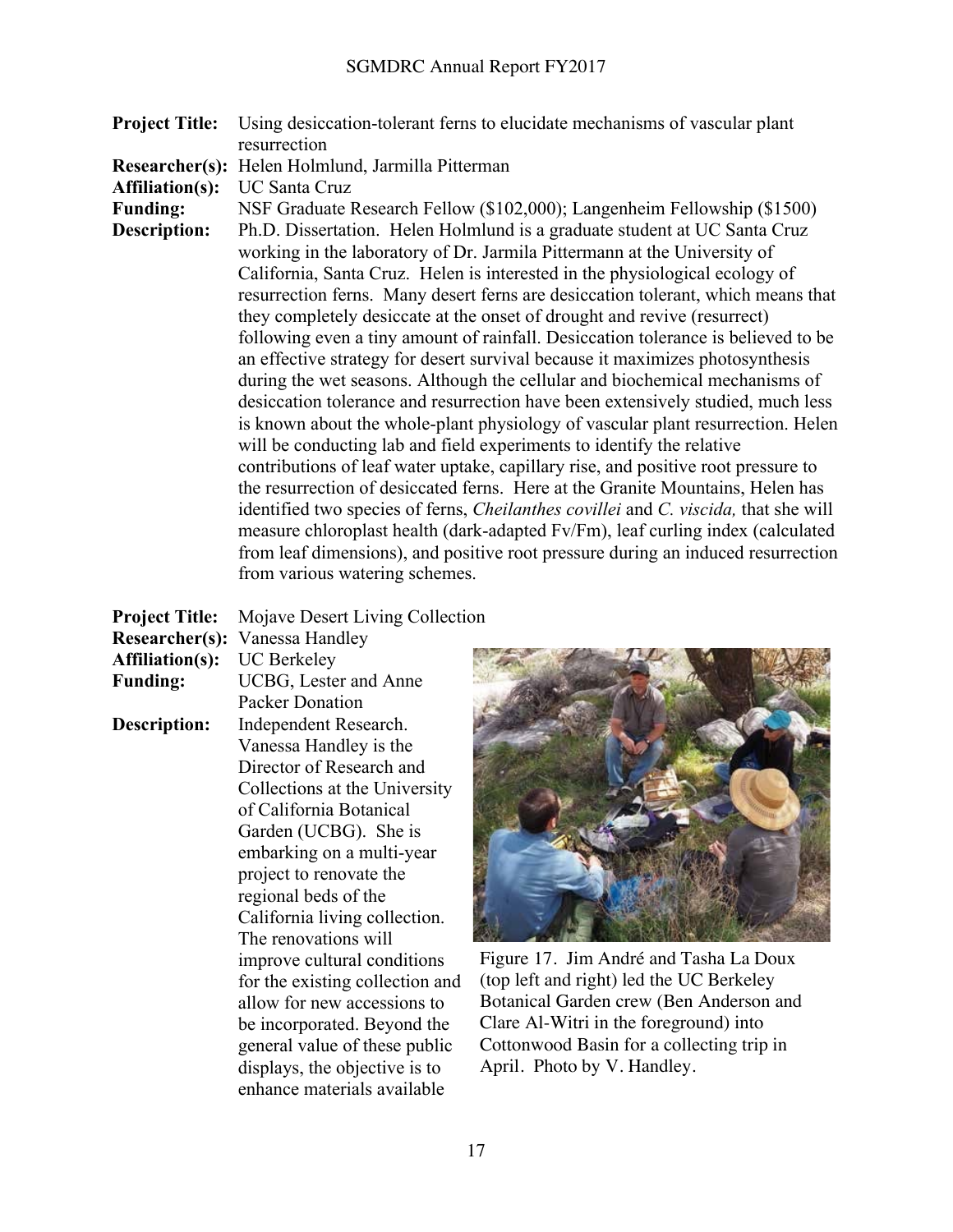for research and instruction. UCBG currently has one of the largest live collections of California native plants in the world and most accessions are wild collected, with fully documented provenance. This ensures that the collections have maximum utility for research, conservation and education purposes. The current priority in this project is to rejuvenate and expand the California Desert beds, a section that is heavily used by faculty, students and researchers from UCB and beyond. The Granite Mountains Desert Research Center was chosen as the ideal base for preliminary explorations given the available Flora, the onsite herbarium and the botanical expertise of GMDRC staff. A team from UCBG will be making several desert trips to document species assemblages, investigate parameters relevant to cultivation, and conduct limited collecting (voucher specimens and seeds/propagules), the first of which occurred in April 2017 (Figure 17).

|                     | <b>Project Title:</b> Predator-prey interactions between kangaroo rats and rattlesnakes |
|---------------------|-----------------------------------------------------------------------------------------|
|                     | <b>Researcher(s):</b> Malachi Whitford, Grace Freymil, Rulon Clark, Tim Higham          |
|                     | <b>Affiliation(s):</b> San Diego State University, UC Davis, UC Riverside               |
| <b>Funding:</b>     | San Diego State University, Animal Behavior Society, and American Society of            |
|                     | Mammalogists                                                                            |
| <b>Description:</b> | Ph.D. Dissertation. Malachi Whitford and Grace Freymil (Figure 18) are both             |

**Description:** Ph.D. Dissertation. Malachi Whitford and Grace Freymil (Figure 18) are both graduate students conducting their dissertation work through a Joint Doctoral Program between UCD-SDSU and UCR-SDSU, respectively. They are



Figure 18. Grace Freymil and Malachi Whitford performing surgery on a sidewinder (*Crotalus cerastes*). Photo by T. La Doux.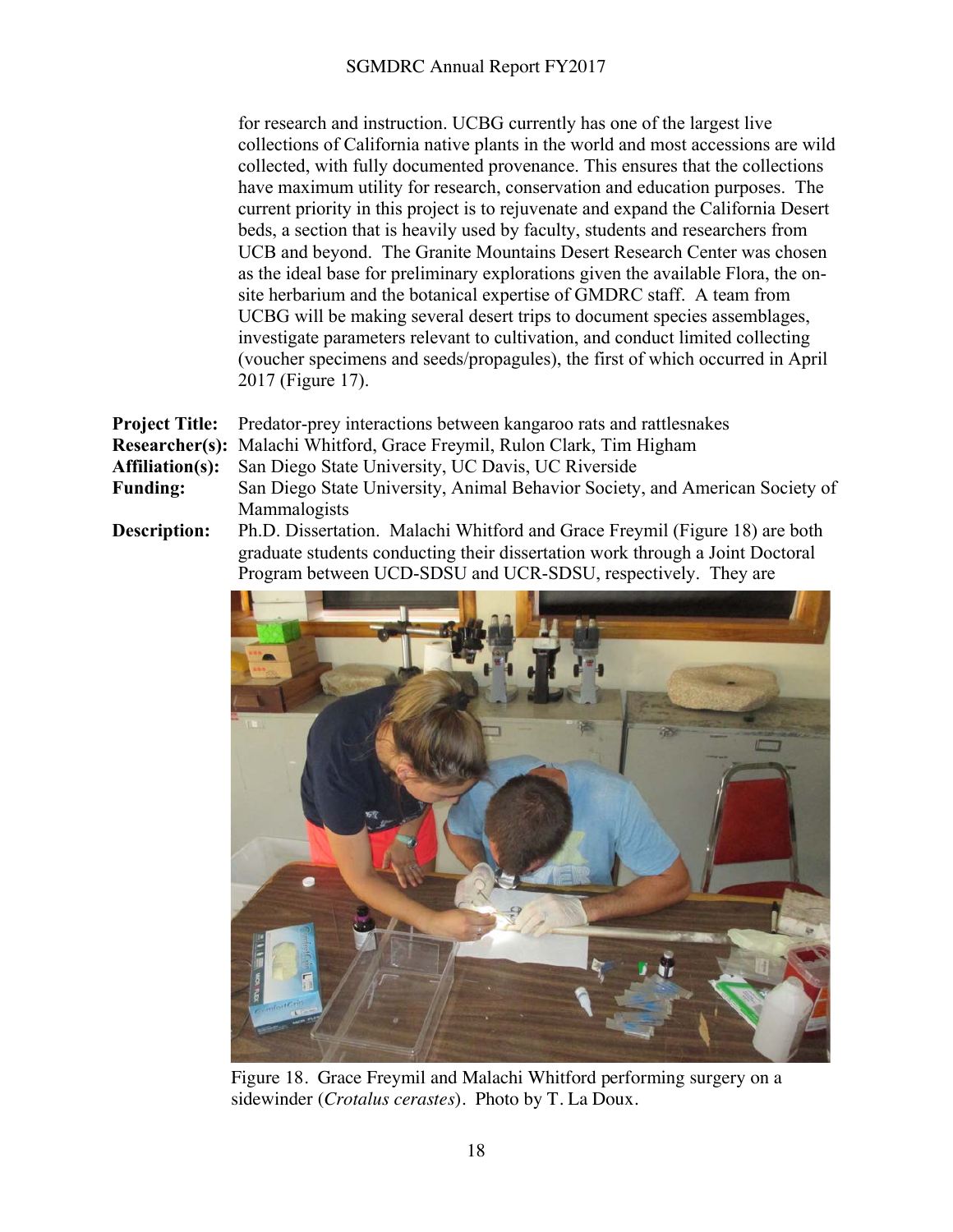working in the laboratory of Rulon Clark, Ph.D., at SDSU on a collaborative project studying predator-prey interactions between rattlesnakes and kangaroo rats. When confronted with predators, many animals engage in lengthy, conspicuous interactions involving several stereotyped signals and displays. These antipredator signals have been studied mainly in regard to their function as warning signals directed toward conspecifics, even though they may also serve to communicate with predators. However, the study of the impact of these signals on predators has been rare because predation is infrequent and difficult to observe in the field; consequently, data on natural predator responses to antipredator signals is lacking. Past studies have shown that kangaroo rats often direct antipredator displays towards rattlesnakes. This team of scientists will use a combination of radio telemetry and videography to record and analyze predator-prey interactions between free ranging rattlesnakes and kangaroo rats. These methods will allow them to address several fundamental questions concerning communication dynamics and the evolution of antipredator signaling behavior.

**Project Title:** Transfiguring anthropocene streams: Stochastic re-imaginings of humanbeaver-salmon worlds.

**Researcher(s):** Cleo Woelfle-Erskine, July Cole

**Affiliation(s):** UC Santa Cruz

**Funding:** University of California: President's Postdoctoral Fellowship Program

**Description:** Postdoctoral Research.Cleo Woelfle-Erskine, Ph.D., is working in the Feminist Studies Department at UC Santa Cruz with mentor Karen Barad, Ph.D., to explore queer, transgender, and decolonial possibilities for ecological science. Dr. Woelfle-Erskine is focused on ecological and social dimensions of human relations to rivers and their multi-species inhabitants. He and his colleague, July Cole, Ph.D., visited the Center in order to work on completing a book manuscript that explores the lingering presence of Manifest Destiny and the ways that this injurious "destiny" can be transfigured and overturned to renew ecological, socio-scientific, and psychological relationships between humans, water, and nature. They are interested in how queer theory can expand the kinds of problems that ecologists study and in particular the way ecologists study multispecies communities.

**Project Title:** An examination of the spatial dimensions of pollination facilitation in an arid ecosystem

**Researcher(s):** Jenna Braun, Chris Lortie

**Affiliation(s):** York University

**Funding:** Natural Sciences and Engineering Research Council of Canada Discovery Grant, Ontario Graduate Scholarship

**Description:** Master of Science Thesis. Jenna Braun is a Master of Science student working with Dr. Christopher Lortie in the Department of Biology at York University. Jenna is interested in testing how key shrubs in the ecosystem act as pollinator magnets, and more specifically how those magnet shrubs may positively or negatively impact other plants through direct or indirect facilitation. Very few